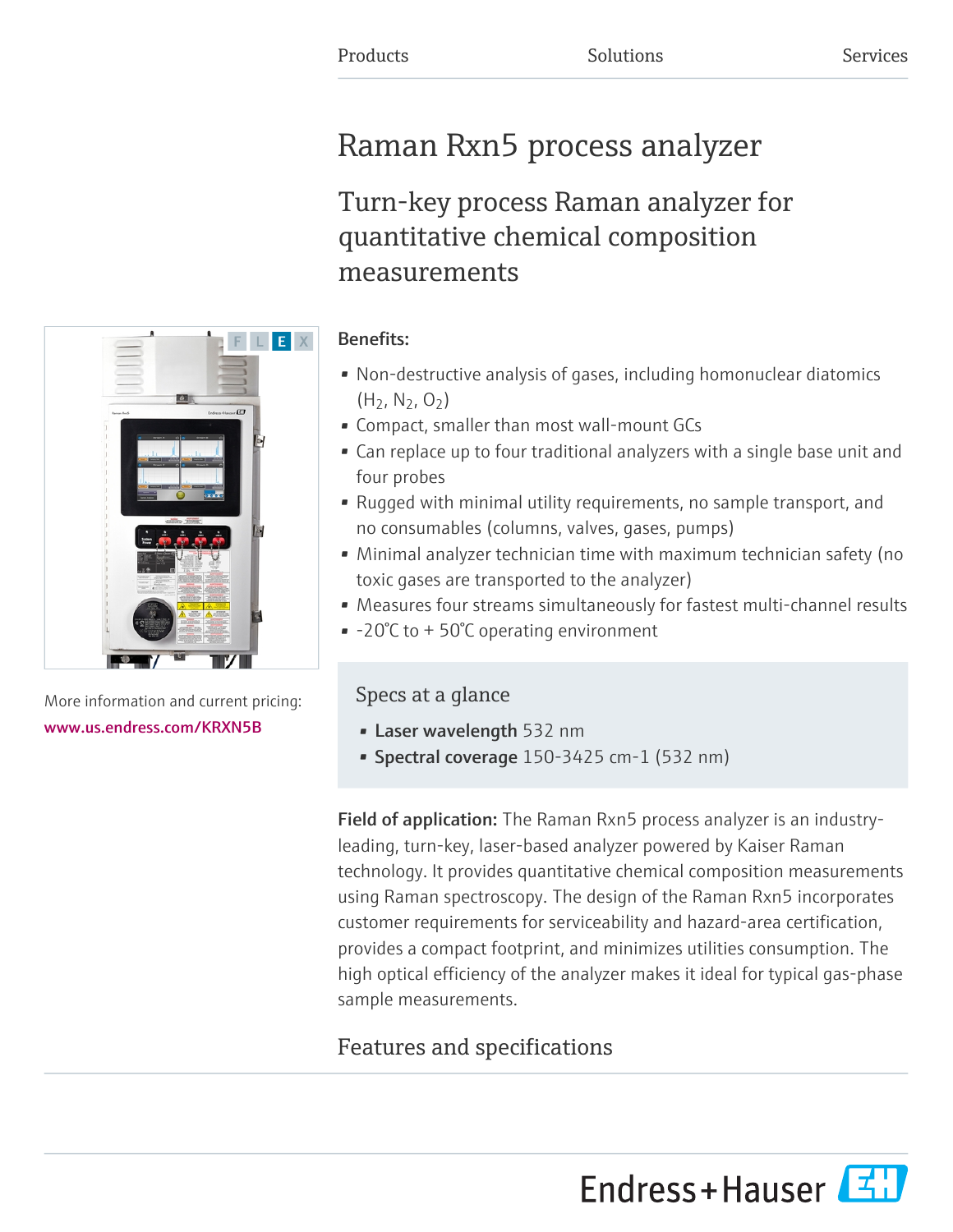## Gases **Gases Measuring principle**

Raman spectroscopy

Laser wavelength 532 nm

Spectral coverage 150-3425 cm-1 (532 nm)

Spectral resolution 5 cm-1 (532 nm)

Channels Up to four channels

## **Temperature**

Operating: -20 to 50 °C

Relative humidity 0-90% RH, non-condensing

Input voltage

100-240 VAC, 50-60 Hz standard

## Power consumption (W)

<300 (max)

- <300 (typical start-up)
- <200 (typical running)

#### Warm up time (minutes)

120

Unit dimensions (width x height x depth in mm)

457 x 834 x 254

## Weight (kg)

612